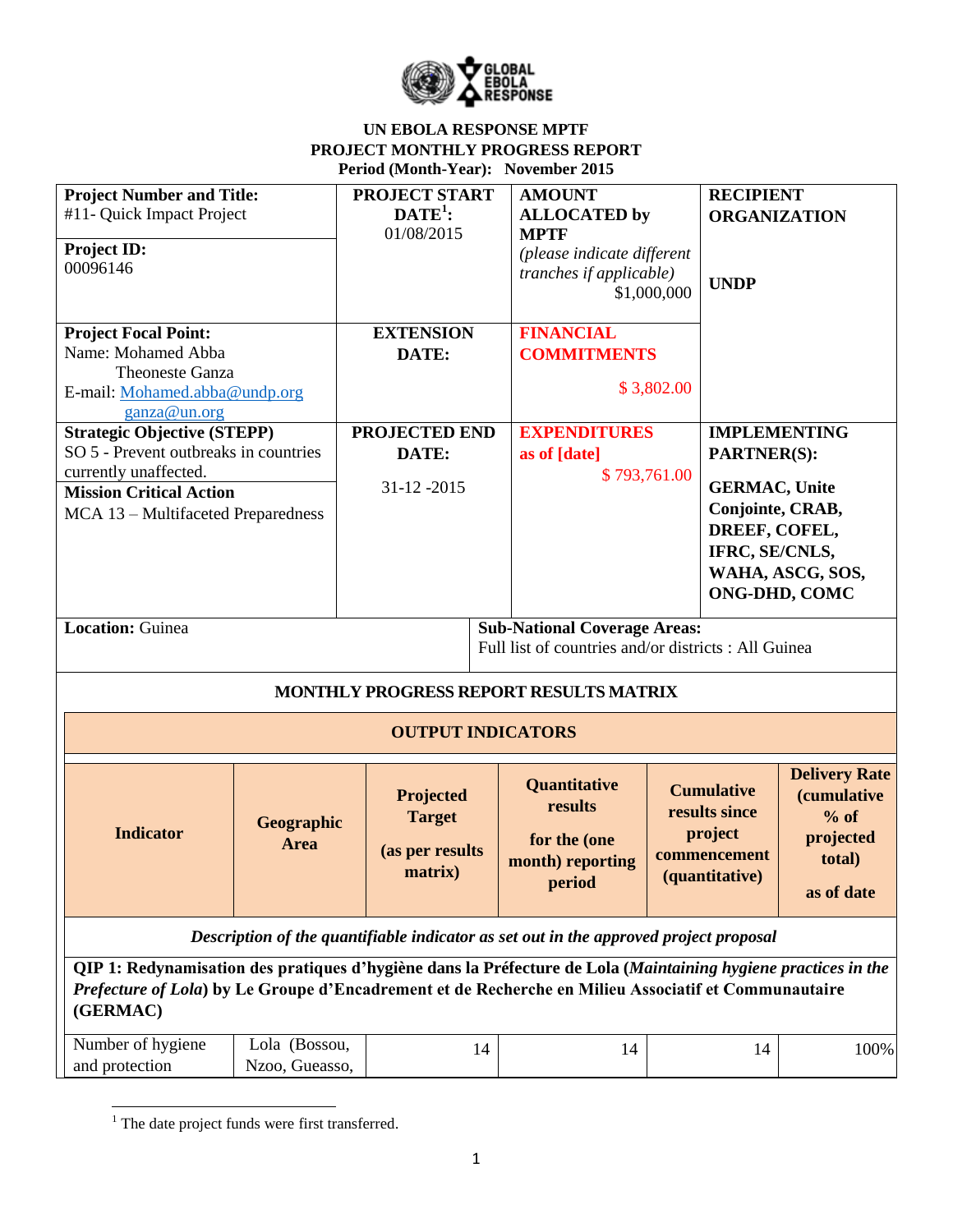

| committees put in<br>place                                                                                                                                                                                                                                                                                                      | Laine, Kokota)                                       |                |                  |      |      |
|---------------------------------------------------------------------------------------------------------------------------------------------------------------------------------------------------------------------------------------------------------------------------------------------------------------------------------|------------------------------------------------------|----------------|------------------|------|------|
| Number of protection<br>kits distributed                                                                                                                                                                                                                                                                                        | Lola<br>(Bossou, Nzoo,<br>Gueasso, Laine,<br>Kokota) | 235            | $\boldsymbol{0}$ | 235  | 90%  |
| Number of<br>sensitization sessions<br>delivered                                                                                                                                                                                                                                                                                | Lola<br>(Bossou, Nzoo,<br>Gueasso, Laine,<br>Kokota) | 52             | $\overline{0}$   | 52   | 94%  |
| Number of people<br>who benefited from<br>sensitization<br>campaigns                                                                                                                                                                                                                                                            | Lola<br>(Bossou, Nzoo,<br>Gueasso, Laine,<br>Kokota) | 5840           | 1950             | 2151 | 37%  |
| Number of pieces of<br>soaps distributed<br>during the<br>mobilization<br>campaigns                                                                                                                                                                                                                                             | Lola<br>(Bossou, Nzoo,<br>Gueasso, Laine,<br>Kokota) | 1350           | 749              | 749  | 55%  |
| Number of<br>households issued<br>with protection kits                                                                                                                                                                                                                                                                          | Lola<br>(Bossou, Nzoo,<br>Gueasso, Laine,<br>Kokota) | 2336           | 1521             | 1893 | 81%  |
| Number of people<br>sensitized via radio<br>discussions                                                                                                                                                                                                                                                                         | Lola<br>(Bossou, Nzoo,<br>Gueasso, Laine,<br>Kokota) | 4000           | 4000             | 4000 | 100% |
| Number of EVD<br>related radio<br>discussions organized                                                                                                                                                                                                                                                                         | Lola<br>(Bossou, Nzoo,<br>Gueasso, Laine,<br>Kokota) | $\overline{2}$ | 1                | 1    | 50%  |
| Number of<br>mobilization sessions<br>conducted                                                                                                                                                                                                                                                                                 | Lola<br>(Bossou, Nzoo,<br>Gueasso, Laine,<br>Kokota) | 84             | 35               | 39   | 46%  |
| QIP 2 : Mise en place d'un centre d'information et d'insertion des victimes directs et indirects d'Ebola dans les<br>grands foyers d'épidémie à Lola (Community reintegration of EVD survivors through socio, recreative, and<br>income-generating activities) by l'Unité Conjointe de l'Union du Fleuve Mano (UNITE CONJOINTE) |                                                      |                |                  |      |      |
| Number of project<br>support team hired<br>and trained                                                                                                                                                                                                                                                                          | Lola                                                 | 9              | 9                | 9    | 100% |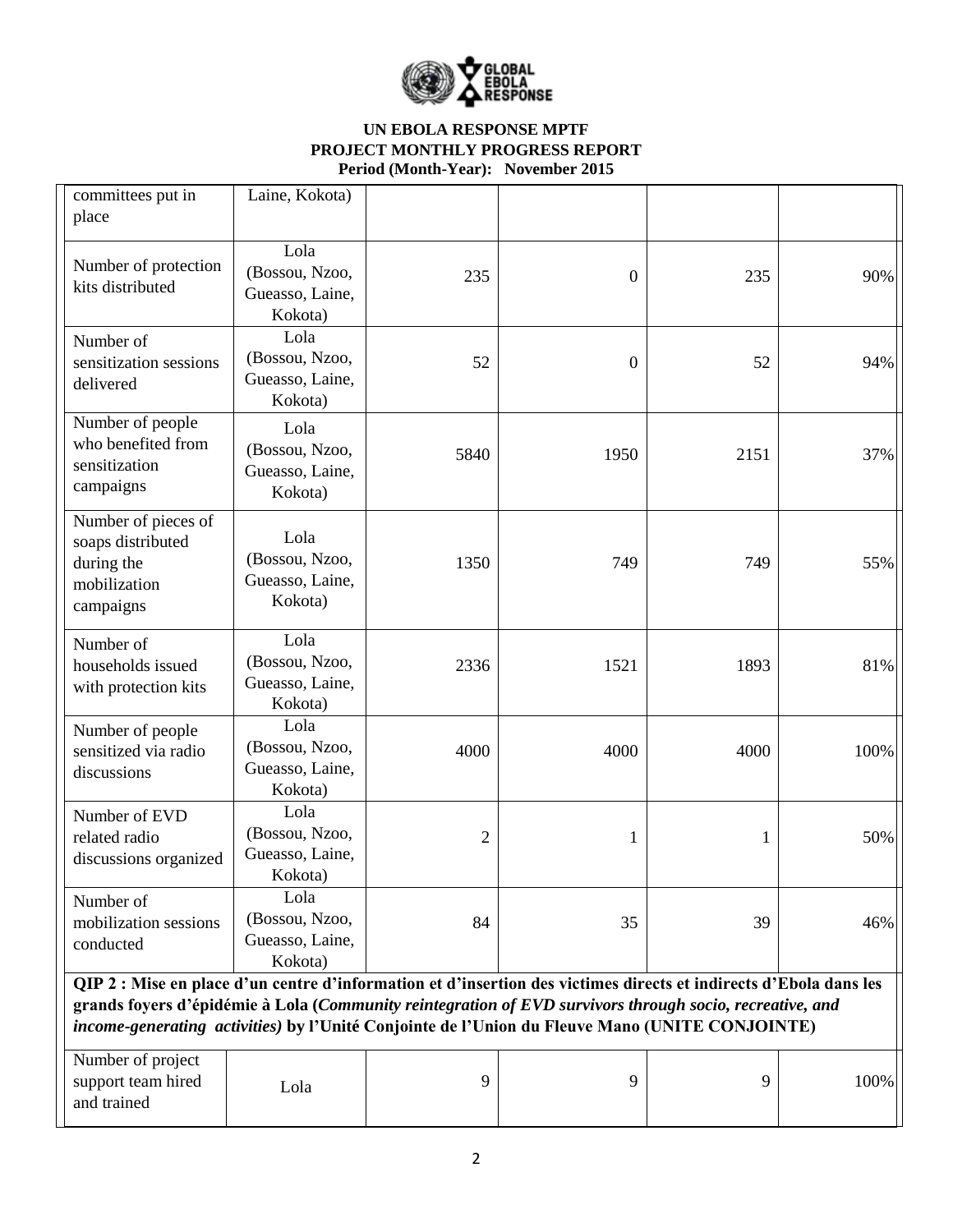

| Number of<br>community leaders<br>put in place                        | Lola                                                 | 16   | 16  | 16   | 100%   |
|-----------------------------------------------------------------------|------------------------------------------------------|------|-----|------|--------|
| Number of<br>sensitization<br>sessions delivered                      | Lola                                                 | 96   | 32  | 64   | 66,66% |
| Number of persons<br>who benefited from<br>sensitization<br>campaigns | Lola                                                 | 2880 | 960 | 2216 | 76,94% |
| Number of site<br>supervision visits                                  | Lola<br>(Bossou, Nzoo,<br>Gueasso, Laine,<br>Kokota) | 24   | 8   | 16   | 66,66% |

**QIP 3 : Appui à l'amélioration de l'état nutritionnel des enfants et des femmes enceintes et allaitantes victimes de la maladie à virus Ebola dans les 6 communes rurales de la Région de Kankan** *(Improving nutrional conditions of women and children affected by Ebola in the rural communes of Kankan Region)* **by Le Centre Régional de Recherche Agronomique de Bordo (CRAB)**

| Number of<br>households to<br>benefit from the<br>project | Kankan+6 rural<br>communes | 180      | 180%    | 180      | 100%   |
|-----------------------------------------------------------|----------------------------|----------|---------|----------|--------|
| Quantity of maize<br>distributed to<br>beneficiaries      | Kankan+6 rural<br>communes | 42000 kg | 12000kg | 12000 kg | 28%    |
| Number of rice<br>processing machines<br>purchased        | Kankan+6 rural<br>communes | 12       | 7       | ⇁        | 58%    |
| Number of rice<br>producers trained                       | Kankan+6 rural<br>communes | 360      | 90      | 300      | 83,33% |

**QIP 4: Appui au renforcement de la prévention, de la transmission de la MVE auprès des confréries des chasseurs et organisations locales de femmes en période post-Ebola dans les préfectures de Kankan, Kérouané et Mandiana** *(Ebola prevention sensitization campaigns for traditional hunters and women's groups in Kankanm Kerouane and Mandiana prefectures)* **by Direction Régionale de l'environnement, eaux et forêts(DREEF)**

| Number of hunters'<br>groups sensitized on<br><b>EVD</b> | Kankan,<br>Mandiana,<br>Kerouane | 20 |  | 20 | 100% |
|----------------------------------------------------------|----------------------------------|----|--|----|------|
|----------------------------------------------------------|----------------------------------|----|--|----|------|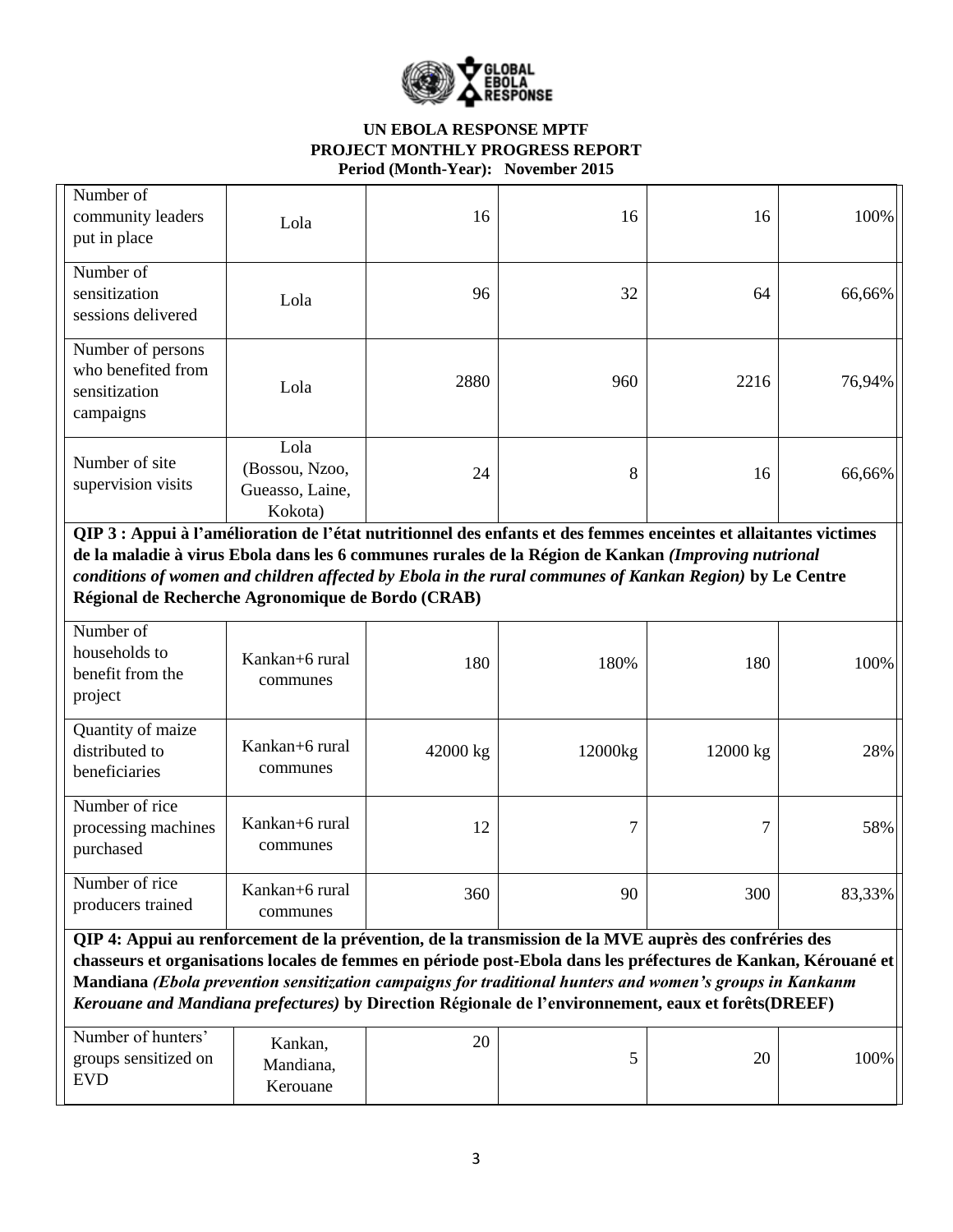

| Number of group<br>members trained on<br>MVE prevention                                                                                                                                                                                                     | Kankan,<br>Mandiana,<br>Kerouane | 150 | 50  | 150 | 100%    |  |  |
|-------------------------------------------------------------------------------------------------------------------------------------------------------------------------------------------------------------------------------------------------------------|----------------------------------|-----|-----|-----|---------|--|--|
| Number of<br>partnership<br>agreements signed<br>with local radio to<br>help in the<br>sensitization on MVE                                                                                                                                                 | Kankan,<br>Mandiana,<br>Kerouane | 3   | 1   | 3   | 100%    |  |  |
| Number of radio<br>educative messages<br>aired by local radio<br>stations                                                                                                                                                                                   | Kankan,<br>Mandiana,<br>Kerouane | 63  | 9   | 60  | 95,23%  |  |  |
| QIP 5 : Appui à la PCI de l'hôpital National Ignace Deen(Conakry) : Centre de triage. (Support to the setting of<br>IPC unit at Ignace Deen Hospital) by Women and Health Alliance International (WAHA)                                                     |                                  |     |     |     |         |  |  |
| Number of health<br>workers trained on<br>infection prevention<br>and control methods                                                                                                                                                                       | Hôpital Ignace<br>Deen Conakry   | 18  | 18  | 18  | 100%    |  |  |
| Number of health<br>workers paid<br>incentives                                                                                                                                                                                                              | Hôpital Ignace<br>Deen Conakry   | 89  | 89  | 89  | 100%    |  |  |
| Percentage of<br>installation of IPC<br>related equipment                                                                                                                                                                                                   | Hôpital Ignace<br>Deen Conakry   | 65% | 35% | 35% | 54%     |  |  |
| QIP 6 : Projet d'Appui aux Personnes guéries, Veuves et Orphelins d'Ebola dans les Préfectures de Coyah et<br>Forécariah (Assistance to EVD survivors in the prefectures of Coyah and Forecariah) by Association des Scouts<br>Catholiques de Guinée (ASCG) |                                  |     |     |     |         |  |  |
| Number of survivors<br>identified in the<br>prefectures of Coyah<br>and Forécariah                                                                                                                                                                          | Coyah et<br>Forécariah           | 300 | 317 | 317 | 105,66% |  |  |
| Number of most<br>vulnerable survivors<br>given training and<br>orientation on<br>income generating<br>activities                                                                                                                                           | Coyah et<br>Forécariah           | 100 | 100 | 100 | 100%    |  |  |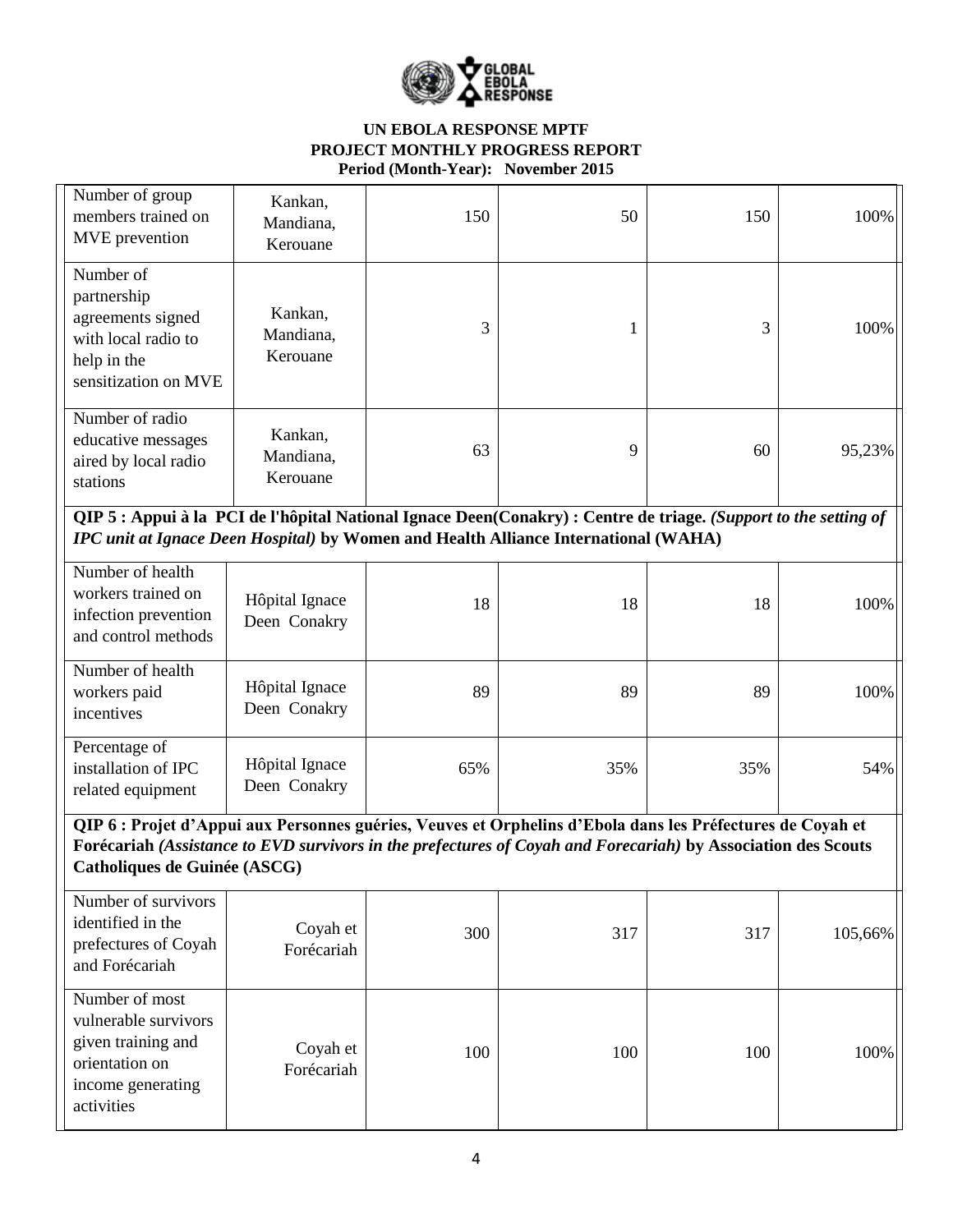

| Number of survivors<br>assisted through<br>Income generating<br>activities                                                                                                                                                                                  | Coyah et<br>Forécariah          | 100  | 98             | 98             | 98%    |
|-------------------------------------------------------------------------------------------------------------------------------------------------------------------------------------------------------------------------------------------------------------|---------------------------------|------|----------------|----------------|--------|
| Number of<br>operational alert<br>committees in the<br>project localities of<br>Coyah and<br>Forécariah                                                                                                                                                     | Coyah et<br>Forécariah          | 2    | 2              | $\overline{2}$ | 100%   |
| QIP 7 : Pérennisation des acquis de bonnes pratiques d'hygiène et lutte contre la stigmatisation en période post<br>Ebola dans 6 CR de la Région de Kankan (Maintaining the good practices of hygiene and fight against stigma in                           |                                 |      |                |                |        |
| 6 rural communes of Kankan region) by ONG-DHD (Développement Humain Durable)                                                                                                                                                                                |                                 |      |                |                |        |
| Number of heads of<br>households and<br>women leaders<br>trained on basic<br>practices of hygiene                                                                                                                                                           | Kankan<br>Kérouané<br>Kouroussa | 230  | 230            | 230            | 100%   |
| Number of hygiene<br>kits distributed                                                                                                                                                                                                                       | Kankan<br>Kérouané<br>Kouroussa | 1500 | 1 500          | 1 500          | 100%   |
| Number of<br>agricultural<br>materials distributed<br>to needy households                                                                                                                                                                                   | Kankan<br>Kérouané<br>Kouroussa | 80   | 80             | 80             | 100%   |
| Number of<br>supervision visits<br>conducted in the<br>field                                                                                                                                                                                                | Kankan<br>Kérouané<br>Kouroussa | 3    | $\overline{2}$ | $\overline{2}$ | 66,66% |
| QIP 8 : Promotion et renforcement des pratiques de l'hygiène dans la Prefecture de Forécariah (Promotion and<br>reinforcement of hygiene practices in the prefecture of Forecariah ) by « Consortium des ONG de Mobilisation<br><b>Communautaire » COMC</b> |                                 |      |                |                |        |
| Number of persons<br>identified as<br>potential<br>beneficiaries in this<br>project                                                                                                                                                                         | Forécariah                      | 800  | 700            | 800            | 100%   |
| Number of<br>community<br>mobilizers trained                                                                                                                                                                                                                | Forécariah                      | 100  | 100            | 100            | 100%   |
| Number of EVd<br>orphans assisted<br>with school                                                                                                                                                                                                            | Forécariah                      | 47   | 47             | 47             | 100%   |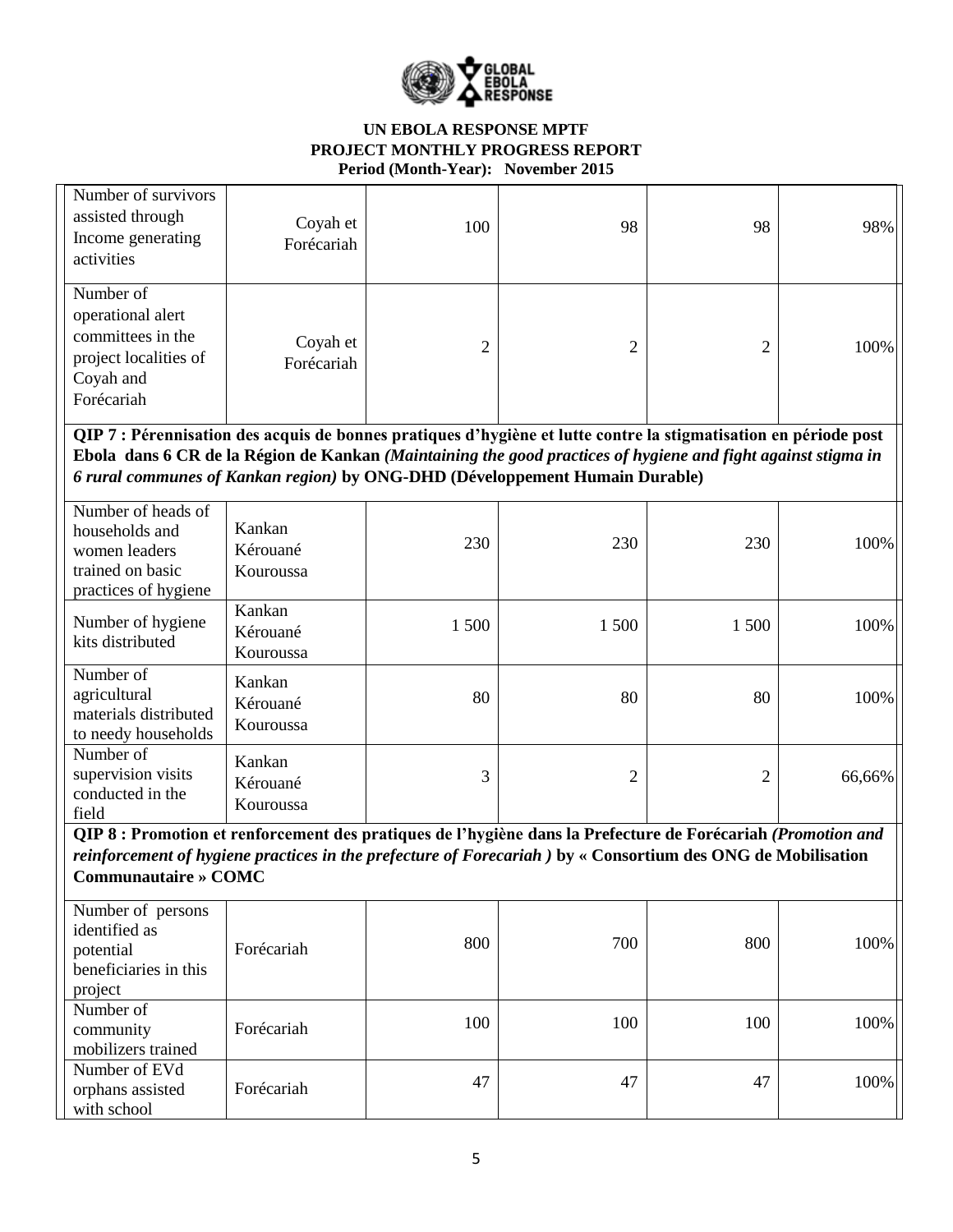

| suppliers                                                                                                                                                                                                                                                  |                                                                                                                   |       |     |      |     |  |  |
|------------------------------------------------------------------------------------------------------------------------------------------------------------------------------------------------------------------------------------------------------------|-------------------------------------------------------------------------------------------------------------------|-------|-----|------|-----|--|--|
| Number of<br>sensitization<br>campaigns, radio<br>debates held                                                                                                                                                                                             | Forécariah                                                                                                        | 50    | 42  | 42   | 84% |  |  |
| QIP 9 : Renforcement de la mobilisation sociale féminine dans la lutte contre les réticences communautaires et                                                                                                                                             |                                                                                                                   |       |     |      |     |  |  |
|                                                                                                                                                                                                                                                            | en milieu scolaire dans le cadre de la riposte contre Ebola (Social mobilisation for women actors involved in the |       |     |      |     |  |  |
| (COFEL)                                                                                                                                                                                                                                                    | Ebola fight through community reticence reduction campaigns) by la Coalition des Femmes Leaders de Guinée         |       |     |      |     |  |  |
| Number of<br>community<br>mobilizers put in<br>place                                                                                                                                                                                                       | Coyah, Kindia,<br>Forécariah                                                                                      | 150   | N/A | 50   | 33% |  |  |
| Number of women<br>trained on EVD<br>prevention                                                                                                                                                                                                            | Coyah, Kindia,<br>Forécariah                                                                                      | 150   | N/A | 50   | 33% |  |  |
| Number of<br>households who<br>benefited from the<br>home to home<br>educative sessions<br>on EVD                                                                                                                                                          | Coyah, Kindia,<br>Forécariah                                                                                      | 36000 | N/A | 6000 | 16% |  |  |
| QIP 10 : Projet de réhabilitation de la morgue de l'hôpital régional Alpha Oumar Diallo de Kindia (Extension of<br>mortuary of Alpha Oumar Diallo of Kindia) by Fédération internationale de la croix rouge et du croissant rouge-<br><b>FICR</b>          |                                                                                                                   |       |     |      |     |  |  |
| Percentage of<br>mortuary extension<br>done                                                                                                                                                                                                                | N/A                                                                                                               |       | N/A | N/A  | N/A |  |  |
| QIP 11 : Appui à la création et organisation d'un réseau d'associations des survivants d'Ebola en Guinée<br>(Support to the creation of a survivors' associations structure) by le secrétariat exécutif du comité national de lutte<br>le SIDA « SE/CNLS » |                                                                                                                   |       |     |      |     |  |  |
| N/A                                                                                                                                                                                                                                                        | N/A                                                                                                               | N/A   | N/A | N/A  | N/A |  |  |
| Number of<br>prospection visits to<br>identify EVD<br>survivors                                                                                                                                                                                            | N/A                                                                                                               | 21    | N/A | N/A  | N/A |  |  |
| QIP 12 : Réduction de la propagation du virus Ebola en améliorant les conditions d'hygiène des écoles SOS<br>(Prevention of EVD contamination through the amelioration of hygiene conditions in SOS schools) by SOS                                        |                                                                                                                   |       |     |      |     |  |  |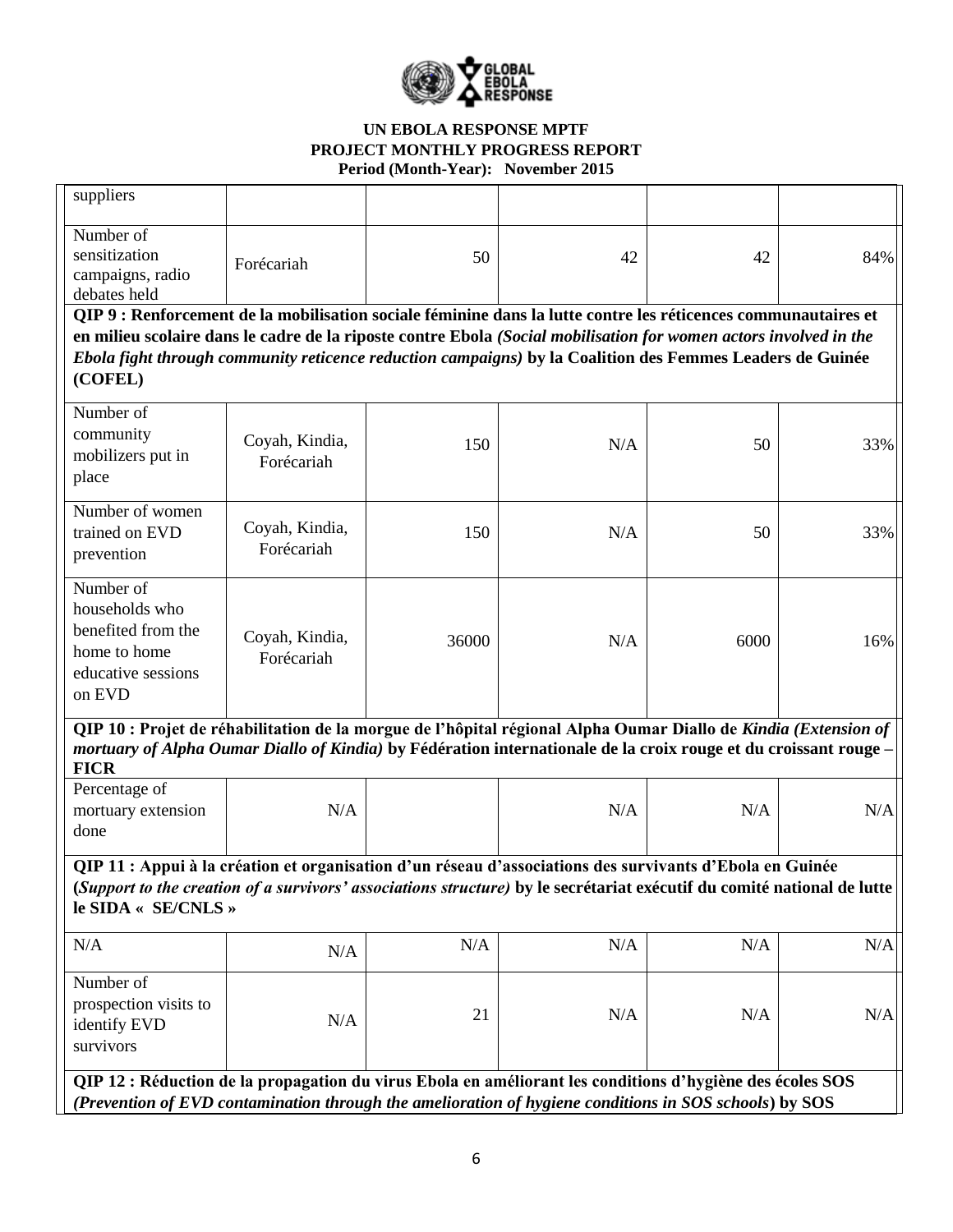

| <b>Villages d'Enfants Guinée</b>                                                              |     |     |     |     |     |
|-----------------------------------------------------------------------------------------------|-----|-----|-----|-----|-----|
| Number of hand<br>washing kits                                                                | N/A | N/A | N/A | N/A | N/A |
| Number of students<br>sensitized on<br>hygiene practices as<br>a way to prevent<br><b>EVD</b> | N/A | N/A | N/A | N/A | N/A |
| Number of educative<br>materials produced<br>and distributed                                  | N/A | N/A | N/A | N/A | N/A |
| <b>EFFECT INDICATORS</b> (if available for the reporting period)                              |     |     |     |     |     |

# **NARRATIVE**

**Situation Update** (*please describe critical changes, if any, in the situation that affect the project (1-2 paragraphs*)

As of 11 December 2015, UNDP Guinea has received 39 QIP proposals from a wide range of NGOs operating in the Ebola response. Nineteen (19) of them have been funded for a total of 6.345.362.896 GNF (\$875,222.00). Despite some delays caused by the presidential elections in mid-October 2015, all funded projects are most likely expected to complete by the  $31<sup>st</sup>$  of December 2015 as initially planned.

Nine (9) projects have reported more than 80% on their planned activities thus far and this before the project end date set for 31/12/2015. These are projects proposed by NGOs GERMAC#1, UNITE CONJOINTE#2 both from Lola in Nzerekore region, CRAB#3, DHD#7 and DREEF#4 of Kankan region, COFEL#9, COMC#8 and ASCG#6 in Kindia, Forecariah and Coyah, and finally WAHA#5 that set up an IPC center at the Ignace Deen Hospital in Kaloum, Conakry.

Only three projects out of the 12 that launched in September and October hadn't reported yet on their progress by the time this report was being compiled. This is mainly due to the fact the proposed activities were involving construction works and third party contractors to do them, or extensive field work and discussions with beneficiaries in the whole country. These are the CNLS (National Commission to fight HIV AIDS, QIP# 11) currently conducting a QIP project on organizing in legal structures all Ebola survivors across the country, the International Federation of the Red Cross QIP #10 meant to extend the mortuary of the Kindia Regional Hospital's mortuary, and the *SOS Village d'Enfants* QIP# 12 which is implementing a water sanitation to promote hygiene practices in three SOS schools in the Conakry, Nzerekore and Kankan. Also projects #14 and #15 that recently launched in the rural commune of Doko and Urban Commune of Macenta in mid-November still had to report on their progress.

From a series of site visits conducted in November and December 2015 in Conakry, Coyah, Forecariah, Kindia, Kankan and Nzerekore, the QIP Officer was able to witness some positive impact brought in residents' lives by the ongoing projects. Hygiene practices resumed in several parts of the countries and allowed to prevent new infections, while some assistance to EVD survivors was also offered through this QIP funding mechanism.

**Key Achievements** (*please use this section to highlight your key achievements for the month, using bullet points if preferred)*